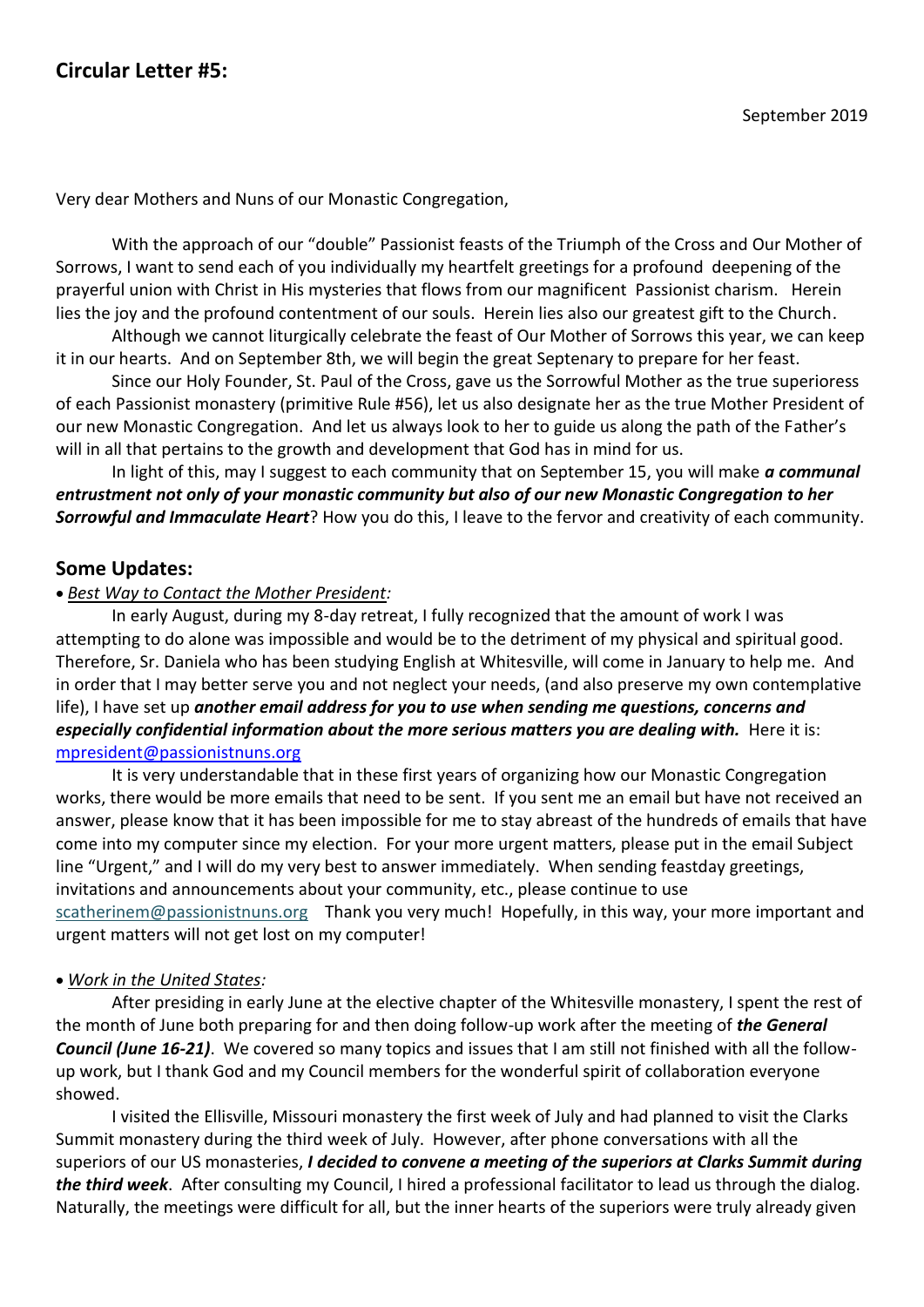over to God's will. In spite of the agony we face when some monasteries have lost true autonomy as now defined in Cor Orans, the US superiors collaborated in drawing up the paper I am sending as an attachment to this letter. It is entitled: MEETING SUMMARY. Perhaps this combined statement can be a working model for monasteries in other parts of the world. *I am profoundly grateful to the US superiors for their good will as they agonized through this process which is far from over.* I entrust this work to the fervent prayers and sacrifices of all the Passionist Nuns.

# • *Work in Italy, etc.*

After my September 2nd return to Lucca, I will be working from September 5—17 with Sr. Gertrude. We are moving forward with the process to have our Monastic Congregation recognized as a civil entity, so that we can open the Monastic Congregation Fund. *Through the fraternal kindness of Fr. Luigi Vaninetti, provincial of MAPRAES, Fr. Piero Berti, cp has been appointed for two years as the legal representative of our Monastic Congregation.*

After consulting my Council and engaging in much prayer and dialog, *I have decided to establish the legal seat of the Congregation at our Tarquinia monastery,* where as you recall, Mother Rosaria had set apart some rooms on the third floor. Besides the office of the President, we need an office for the General Secretary, Sr. Daniela. We also need a room for the General Archives and a few other rooms. It will take time properly to equip these rooms with what is needed (file cabinets, tables, a copier, a paper cutter and so forth).

# • *Other Information:*

- 1) The two remaining religious of the monastery of São Luis des Montes Belos in Brazil, a daughter-house of São Carlos, have been called back to their founding monastery, and thus São Luis has been closed. On behalf of the Monastic Congregation, I would like to thank all the Nuns who devoted much effort and sacrifice throughout many years in order to keep this foundation in existence, without, however, seeing the fruit of their labor and suffering. In a spirit of communion, let us all pray for them in a special way as they reintegrate into their home communities. (Please remove from your database the following address: msantaesperanca2@yahoo.com.br).
- 2) Sr. Daniela has been receiving your suggestions for ways in which our Monastic Congregation can fittingly celebrate the 300th anniversary of the foundation of the male branch of the Passionists in 2020, as well as the 250th anniversary of the 1771 foundation of the Passionist Nuns in 2021. I will also consult Fr. Joachim Rego regarding suggestions he may have to include the Nuns. More details will be coming.
- 3) I ask your supportive prayers for the 8 founding Nuns of the new monastery of Borneo who will be gathering in Malang on October 15<sup>th</sup>, to begin their time of prayerful preparation. The goal of this time is to live together as a community under their new superior, as they form both spiritual and friendship bonds that will help them devote themselves generously to the Borneo foundation. Please keep them in prayer, as well as the superiors and communities who in a spirit of collaboration have sacrificed one or more of their members for the sake of this new foundation. May God who is never outdone in generosity bless and reward each one abundantly and send new vocations to supply!

### • *Conclusion:*

In closing, I leave you with the precious words of our holy founder: *"The feast of the cross is celebrated at every moment in the interior temple of true lovers of the Crucified."* As brides of the Crucified, let us celebrate this living liturgy in a spirit of faith, trust and thanksgiving, desiring that in our very brief life on earth we will give God the greatest possible glory, and also bring the greatest possible number of souls to know, love and serve our Divine Crucified Bridegroom.

In our Congregation we have before us the inspiring example of so many Passionist saints, blesseds, venerables and servants of God who can spur us on in the pursuit of the perfect charity to which we are